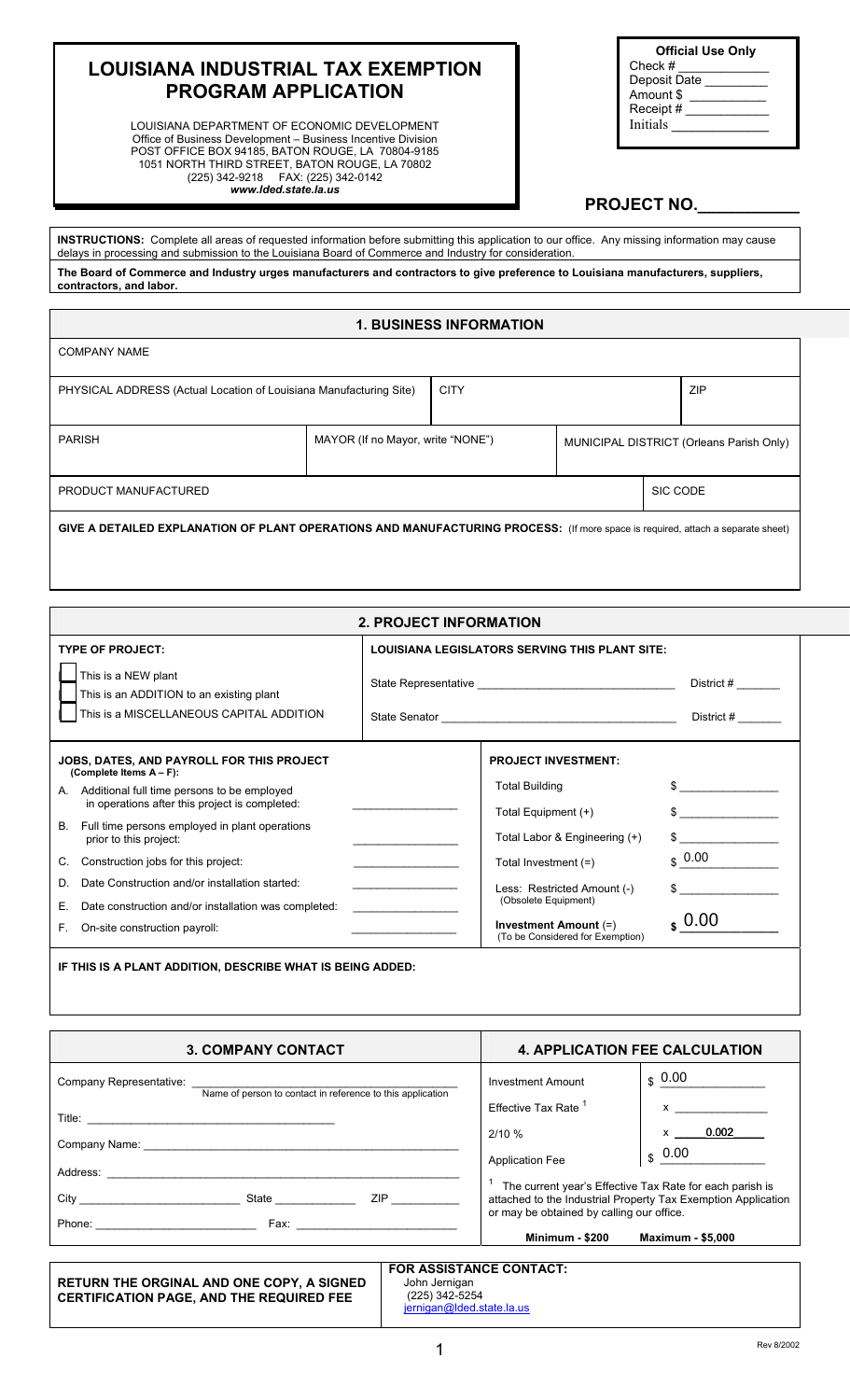#### COMPANY NAME:

*Note: The following information is required on all purchases: (1) Name of supplier or contractor; (2) Description of Equipment (include the manufacturer's name) or service; (3) Cost of the item.* 

### **5. BREAKDOWN OF PURCHASES**

 **Listing of Supplies, Equipment and Services**  (Please made copies if additional pages are needed)

**VENDOR DESCRIPTION OF ITEM COST**<br>(Include Manufacturer) (In Whole \$'s) (Include Manufacturer)

TOTAL BUILDING, MACHINERY & EQUIPMENT  $\text{S}$ TOTAL LABOR & ENGINEERING  $\text{S}$ TOTAL AMOUNT  $\qquad \qquad \mathfrak{s}_{\perp}$